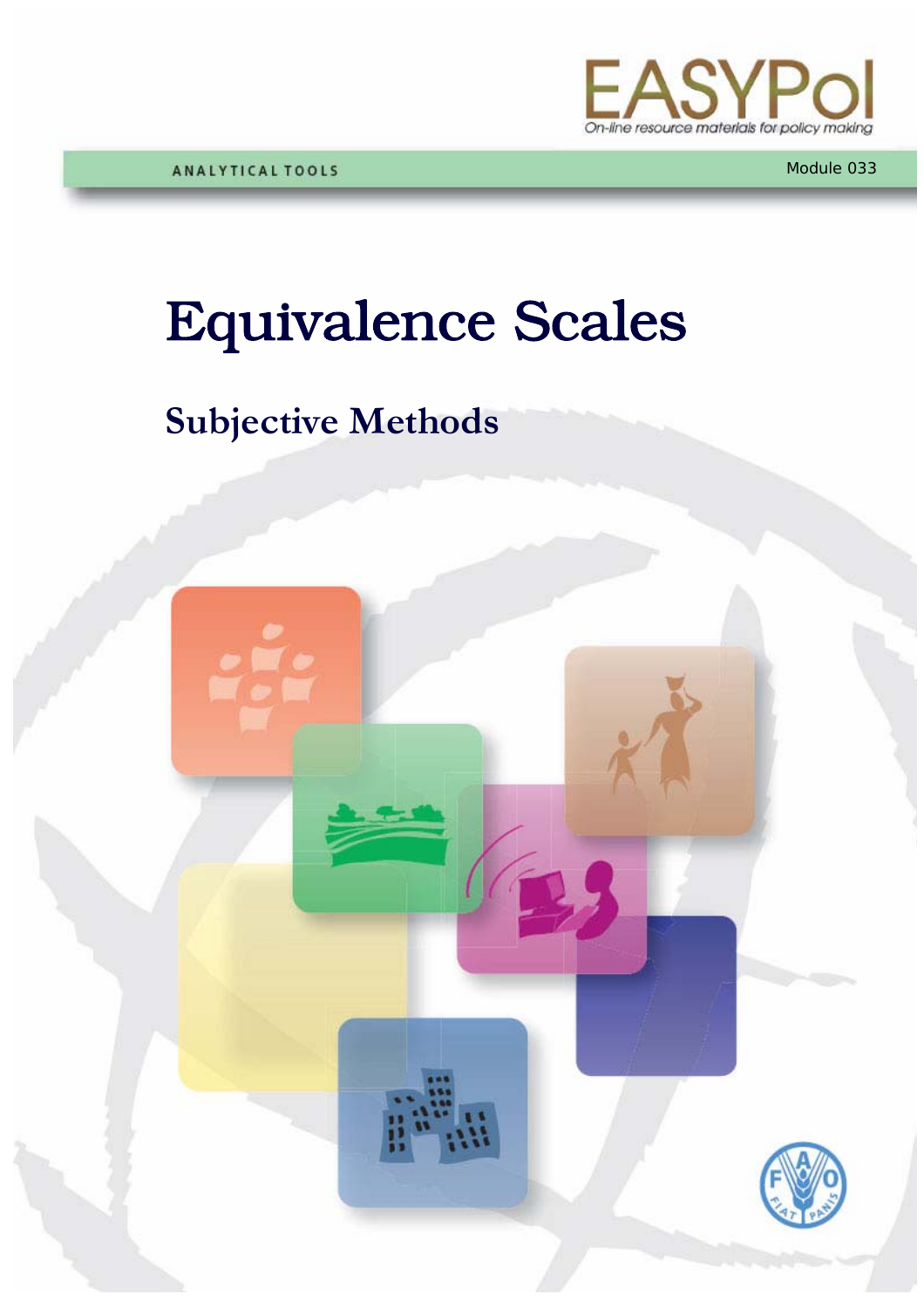

# Equivalence Scales **Subjective Methods**

#### by

Lorenzo Giovanni Bellù, Agricultural Policy Support Service, Policy Assistance Division, FAO, Rome, Italy

Paolo Liberati, University of Urbino, "Carlo Bo", Institute of Economics, Urbino, Italy

#### for the

Food and Agriculture Organization of the United Nations, FAO



#### **About EASYPol**

EASYPol is a an on-line, interactive multilingual repository of downloadable resource materials for capacity development in policy making for food, agriculture and rural development. The EASYPol home page is available at: *[www.fao.org/tc/easypol](http://www.fao.org/tc/easypol)*. EASYPol has been developped and is maintained by the Agricultural Policy Support Service, Policy Assistance Division, FAO.

The designations employed and the presentation of the material in this information product do not imply the expression of any opinion whatsoever on the part of the Food and Agriculture Organization of the United Nations concerning the legal status of any country, territory, city or area or of its authorities, or concerning the delimitation of its frontiers or boundaries.

**[© FAO November 2005](http://www.fao.org/copyright_EN.htm)**: All rights reserved. Reproduction and dissemination of material contained on FAO's Web site for educational or other non-commercial purposes are authorized without any prior written permission from the copyright holders provided the source is fully acknowledged. Reproduction of material for resale or other commercial purposes is prohibited without the written permission of the copyright holders. Applications for such permission should be addressed to: **[copyright@fao.org](mailto:copyright@fao.org)**.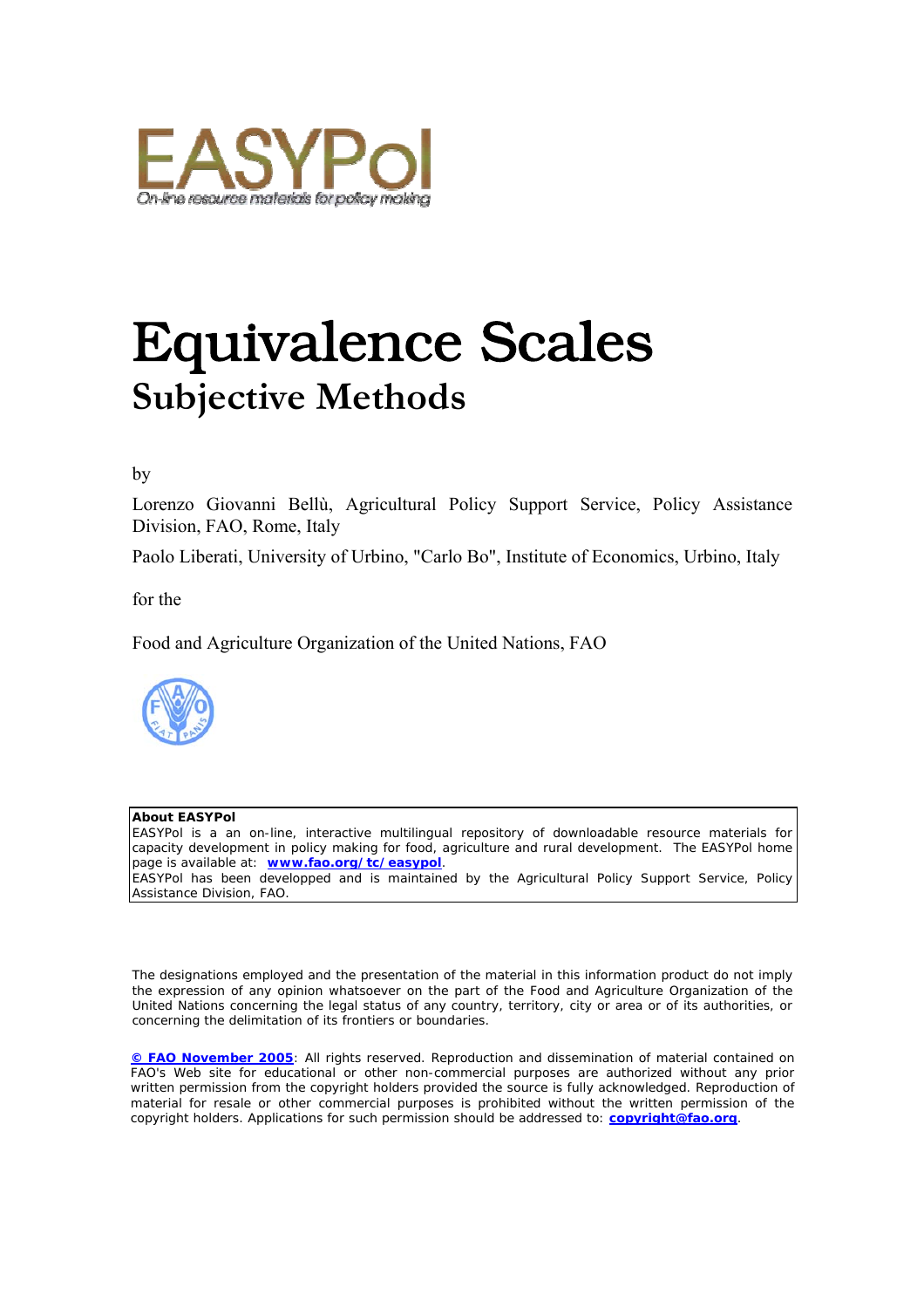# Table of Contents

| $\mathbf{1}$   |                                                                    |                                                                      |  |  |  |
|----------------|--------------------------------------------------------------------|----------------------------------------------------------------------|--|--|--|
| $\overline{2}$ |                                                                    |                                                                      |  |  |  |
| 3              |                                                                    |                                                                      |  |  |  |
|                | 3.1                                                                |                                                                      |  |  |  |
|                | 3.2                                                                | Subjective methods - Individual responses to questionnaires 6        |  |  |  |
|                | 3.3                                                                |                                                                      |  |  |  |
| 4              | A step-by-step procedure to build equivalence scales by subjective |                                                                      |  |  |  |
|                | 4.1                                                                | A step-by-step procedure for parametric equivalence scales 7         |  |  |  |
|                | 4.2                                                                | A step-by-step procedure for equivalence scales from questionnaire 8 |  |  |  |
|                | 4.3                                                                | A step-by-step procedure for income-based methods 8                  |  |  |  |
| 5              |                                                                    |                                                                      |  |  |  |
|                | 5.1                                                                |                                                                      |  |  |  |
|                | 5.2                                                                |                                                                      |  |  |  |
| 6              |                                                                    |                                                                      |  |  |  |
| 7              |                                                                    |                                                                      |  |  |  |
|                | 7.1                                                                |                                                                      |  |  |  |
|                | 7.2                                                                |                                                                      |  |  |  |
|                | 7.3                                                                |                                                                      |  |  |  |
| 8              |                                                                    |                                                                      |  |  |  |
|                |                                                                    |                                                                      |  |  |  |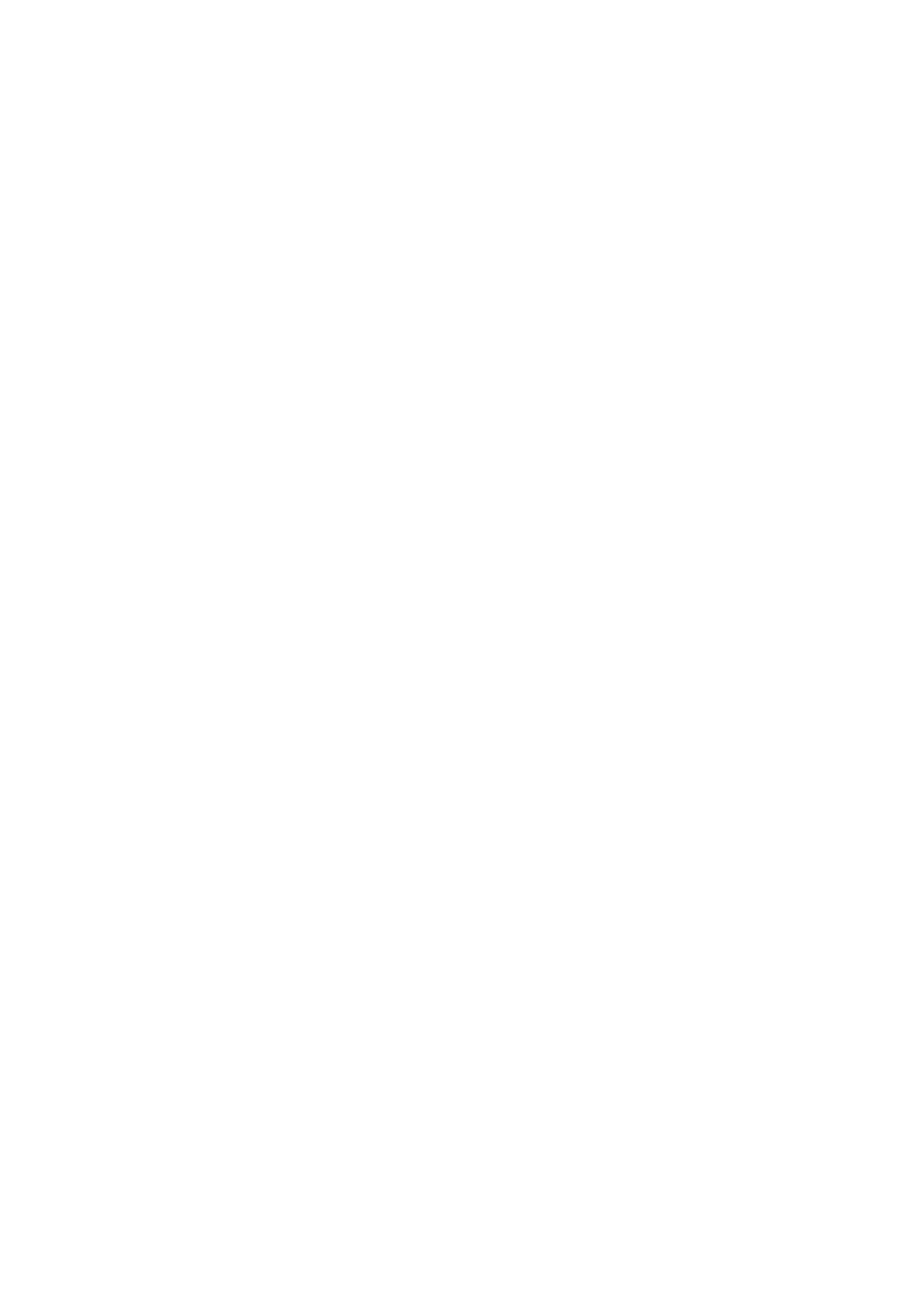#### <span id="page-4-0"></span>**1 SUMMARY**

This module illustrates how to use subjective methods to derive **equivalence scales**. Different methods exist, but the focus will be on parametric methods. These methods are based on the definition of two broad sets of parameters. The first defines the degree of economies of scale within any given household; the second defines how much any further member adds to the cost of running a family. As we will see, the two concepts are linked, giving rise to a variety of ways to parameterise equivalence scales.

# **2 INTRODUCTION**

#### **Objectives**

The aim of this module is to give the analyst the necessary tool to properly derive equivalence scale on the basis of a subjective assessment<sup>[1](#page-4-1)</sup>.

#### **Target audience**

This module targets all policy analysts who works in public administrations (central and local), NGOs, political parties, professional organizations or in consulting firms that are willing to enhance their expertise in analyzing inequality and poverty issues at household level. Lecturers in selected undergraduate courses in economics and related fields may also be interested in using this material for academic purposes.

#### **Required background**

The trainer is strongly recommended to verify how adequate the trainees' background is, notably their understanding of the concepts of "income distribution" and "social welfare". If their background is weak or missing, the trainer may consider delivering other EASYPol Modules beforehand, as highlighted in the introduction. Other technicalities present in this module should be understood by all people with an elementary knowledge of basic mathematics and statistics.

A complete set links of other related EASYPol modules are included at the end of this module. However, users will also find links to related material throughout the text where relevant<sup>2</sup>.

<span id="page-4-1"></span><sup>&</sup>lt;sup>1</sup> This module is a further step in studying equivalence scales and it is strongly recommended that it should not be delivered before the EASYPol Module 032: *[Equivalence Scales: General Aspects](http://www.fao.org/docs/up/easypol/325/equiv_scales_general_032EN.pdf)*.

<span id="page-4-2"></span><sup>&</sup>lt;sup>2</sup> EASYPol hyperlinks are shown in blue, as follows:

a) training paths are shown in **underlined bold font**;

b) other EASYPol modules or complementary EASYPol materials are in *bold underlined italics*;

c) links to the glossary are in **bold**; and

d) external links are in *italics*.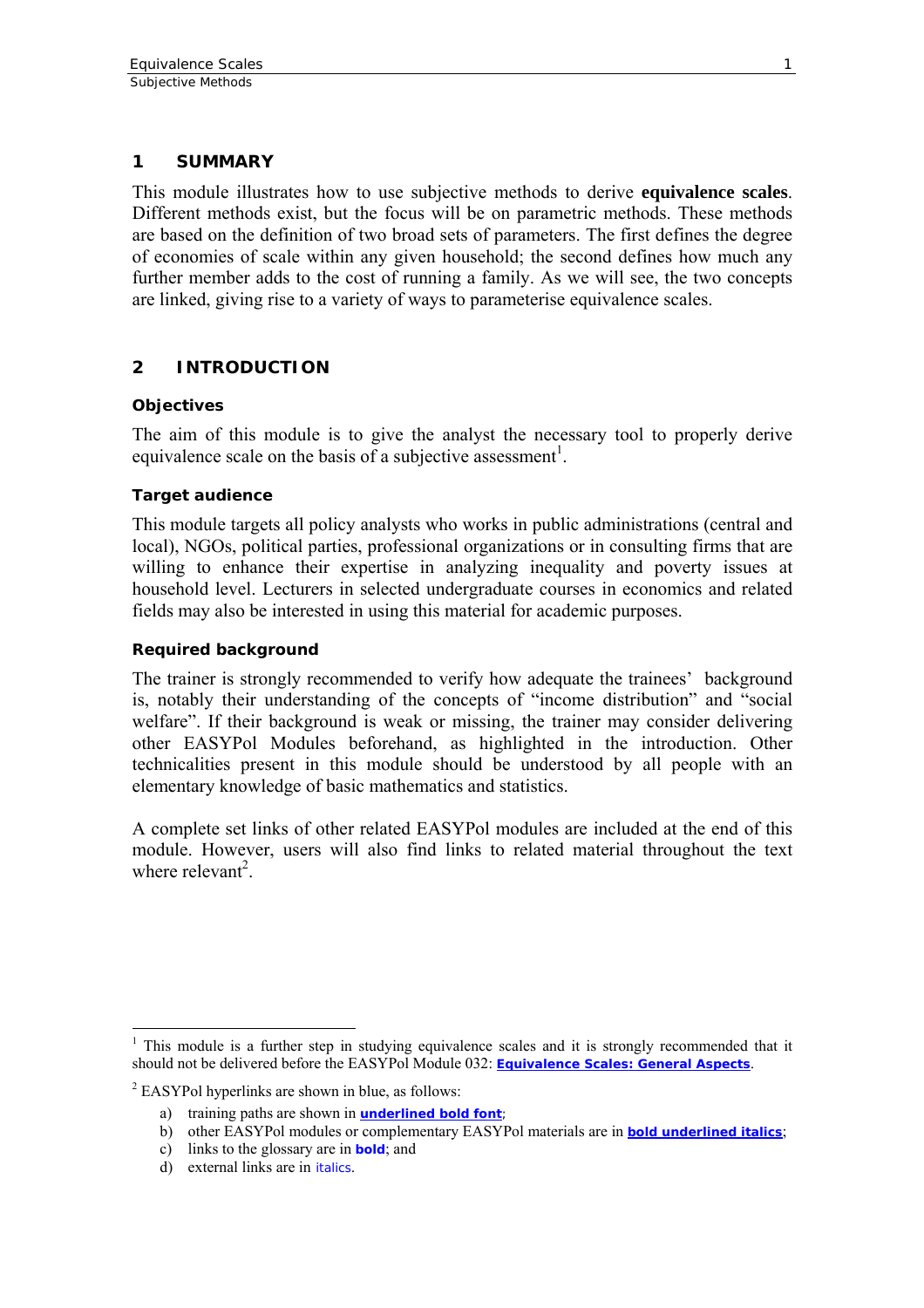# <span id="page-5-0"></span>**3 CONCEPTUAL BACKGROUND**

The issue of how to estimate equivalence scales is an old issue and methodologies can be split into two broad categories:

- Subjective methods
- Objective methods

The first category includes all those methods of building equivalence scales on the basis of «subjective» information on the appropriate weights to assign to different household members. In particular, it includes: **a**) parametric methods; **b**) questionnaire methods; **c**) nutrition or subsistence income-based approaches. This module will deal with these options.

The second category, instead, encompasses all methods based on observed behaviour and, in more sophisticated versions, econometric techniques. Within this latter class, we can further distinguish among: **a**) appropriate proxy variables for household welfare; **b**) utility-based methods<sup>[3](#page-5-1)</sup>.

Figure 1 illustrates the available paths to derive equivalence scales.





#### **3.1 Subjective methods – Parametric equivalence scales**

Parametric methods of estimating equivalence scales are the shortest way for an analyst to achieve the result of comparing households of different sizes and composition. The main characteristic of **Parametric Equivalence Scales (PES)** is that they are based on «discretionary» choices. By «discretionary» we mean that PES do not need to be theoretically founded, rather their value may be the result of subjective judgement of the analyst. Nevertheless, discretionary does not mean «arbitrary» as the analyst should use all the available external information to set meaningful values to the equivalence scale.

 $\overline{a}$ 

<span id="page-5-1"></span><sup>&</sup>lt;sup>3</sup> These options will be discussed in EASYPol Module 034: *[Equivalence Scales: Objective Methods](http://www.fao.org/docs/up/easypol/327/equivalencescls-objective_methods_034EN.pdf)*.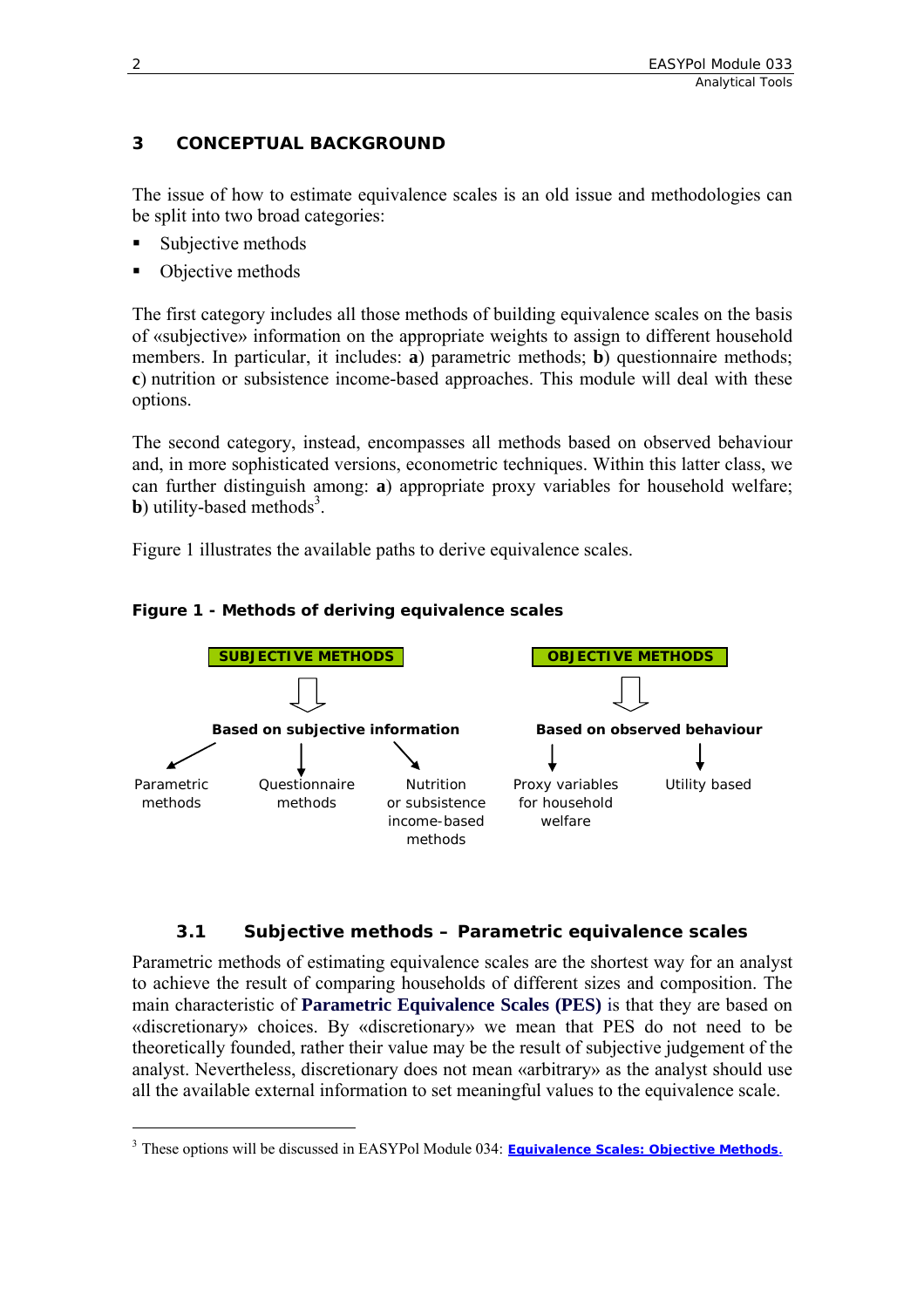The most popular PES, which only takes into account family size *N*, has the following parametric form:

$$
\lambda_1 = N^{\sigma}
$$

which links equivalent and nominal income in the following way:<sup>[4](#page-6-0)</sup>

$$
y_e = \frac{y}{N^{\sigma}}
$$

where0≤σ≤1 is a «SCALE RELATIVITY PARAMETER»<sup>5</sup> measuring the intensity of economies of scale in consumption.

The basic functioning of  $\lambda_1$  can be appreciated by discussing the possible values of  $\sigma$ .

If  $\sigma$ =1, equivalent income is simply «per capita income», as nominal income would be divided by household size *N*. In this case, the analyst is assuming that any additional household member would need as many resources as any other member for the household to be at the same level of well-being. This would mean that if a single person gets married, the new household will need twice as much income as the single individual to stay at the same level of well-being. This particular assumption may be debatable. Within the same household there are goods that are, in some sense, «PUBLIC», i.e. they can be consumed by more individuals at the same time. Technically, they are «NOT RIVAL» in consumption. Two people do not need two houses, and probably they do not need two televisions or two radios or two washing-machines, or two kitchens, nor do they need two copies of the same book, etc. Furthermore, within the household, there may be goods that, even if not "public", can be used by various members at different times. If a household has one child and then another one arrives, most clothing and toys dismissed by the first child may be used for the second. Both considerations lead to the possibility that households may enjoy a certain degree of «**ECONOMIES OF SCALE IN CONSUMPTION**». When  $\sigma=1$  is chosen, these economies of scales are ruled out. In this case, per capita income is the proper indicator of well-being. This is an extreme assumption.

If  $\sigma$ =0, equivalent income is simply equal to total household income, as  $N^0$ =1. This is another extreme assumption. In this particular case, economies of scale are at their maximum, as  $\sigma=0$  means that an additional member does not need additional resources to leave the household at the same level of well-being. It implies that we assume that all goods are «public» within the household. This is obviously not true, because there are

<span id="page-6-0"></span> $\overline{a}$ <sup>4</sup> This characterisation of the equivalence scales is due to Buhmann *et al.*, 1988, that demonstrate that it provides for a good approximation to many different scales used in empirical applications. This scale is used by numerous studies, especially for developed countries. An extensive use of it in inequality comparisons in OECD countries is in Atkinson *et al*., 1995.

<span id="page-6-1"></span><sup>5</sup> This definition is by Coulter *et al*. ,1992.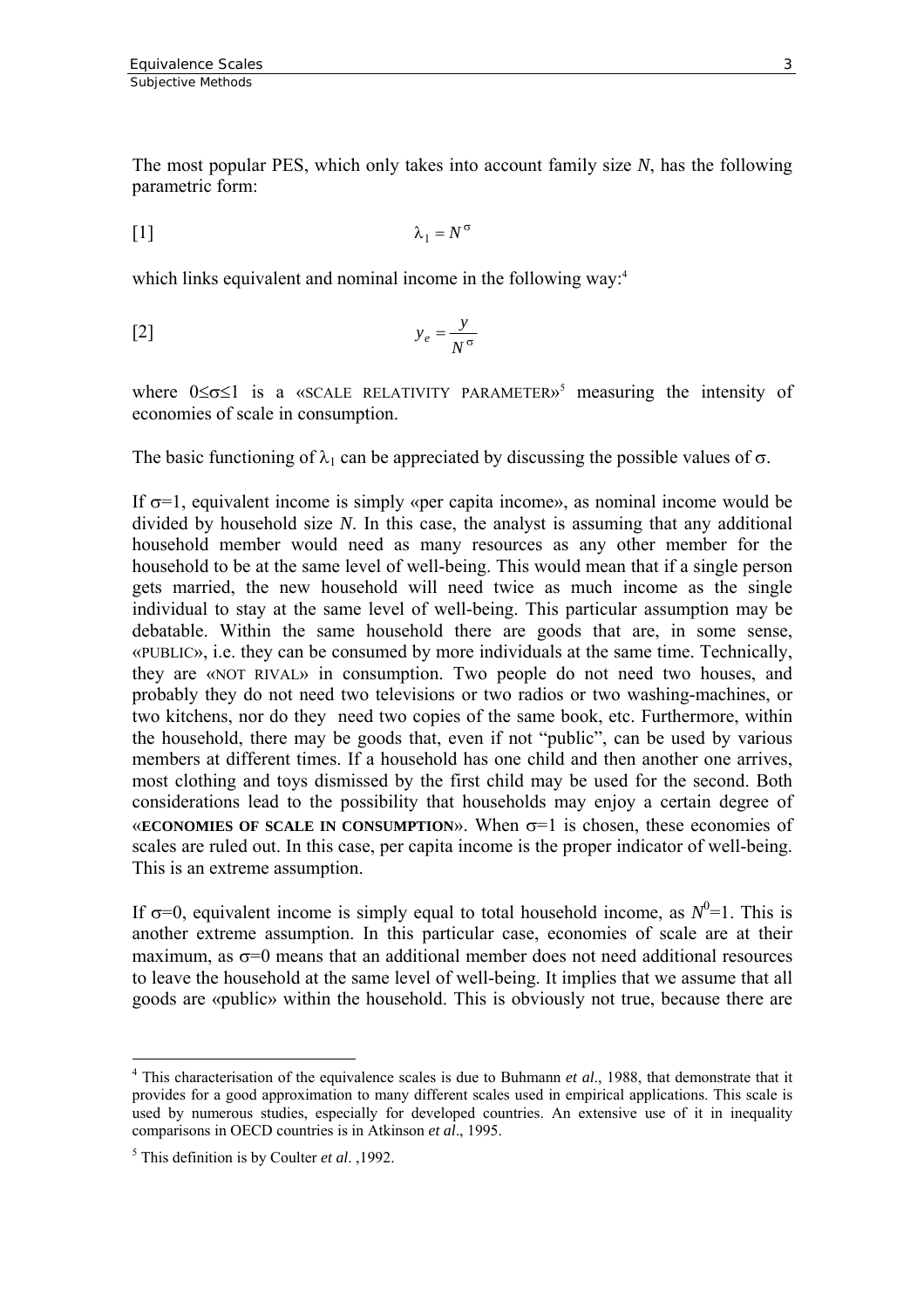typically «PRIVATE» goods in a given family (e.g. food), i.e. goods that are «RIVAL» in consumption.

If  $0 \le \sigma \le 1$ , economies of scale are not at their maximum but they are admitted up to a certain degree. Higher  $\sigma$  will indicate less economies of scale (as  $\sigma$ =1 means no economies of scale). From an empirical point of view, it is good practice to test the results comparing different values of σ. In applied works, generally σ is set between 0.65 and 0.75.

The main characteristics of  $\lambda_1$  are:

- For a given  $\sigma$ , equivalent income decreases as household size increases;
- For  $N>1$ , equivalent income decreases as  $\sigma$  increases.

The weight of each household member is the same, as  $\sigma$  is applied to the household size *N*. In other words, it is assumed that any additional member counts the same with respect to income needs. To illustrate this point, suppose, for example, that we use  $\lambda_1$  to equivalise food expenditures (instead of total income). Food, within the household, can be assumed to be a «private» good. Therefore,  $\sigma$  should be set to 1. In this case, [5.6] would give *per capita* food expenditures as the proper indicator of well-being. However, it may well be the case that children need less food (or more food) than adults and that adult males need more food than adult females. Therefore, even in the absence of economies of scale, per capita expenditures might not be the best indicator of wellbeing if the needs of various household members vary.  $\lambda_1$  does not take into account this latter type of relativity, it just sets an overall parameter of economies of scale, which summarises the empirical observation that within the same family some goods are private and some goods are public.

Two types of relativities thus emerge:

- the need of additional members with respect to the first adult (relativity I);
- the degree of economies of scale (relativity II).

To take into account both at the same time,  $\lambda_1$  can be extended as follows:

$$
\lambda_2 = (a + \theta c)^{\sigma}
$$

where *a* is the number of adults, *c* is the number of children and  $\theta \leq 1$  is the relative need of children with respect to adults. For example, it is set that a child needs 50 per cent as much resources as an adult,  $\theta = 0.5$ . In this way, the term in round brackets in [6] would provide information not on the total household size but on the number of «EQUIVALENT ADULTS». Recalling our example on food expenditures, with  $\sigma=1$  (no economies of scale), the application of  $\lambda_2$  would now give «equivalent» food expenditures (not *per capita*) as the proper measure of well-being. More generally, when total expenditures (or income) are considered,  $\theta$  would indicate that, on average, children need less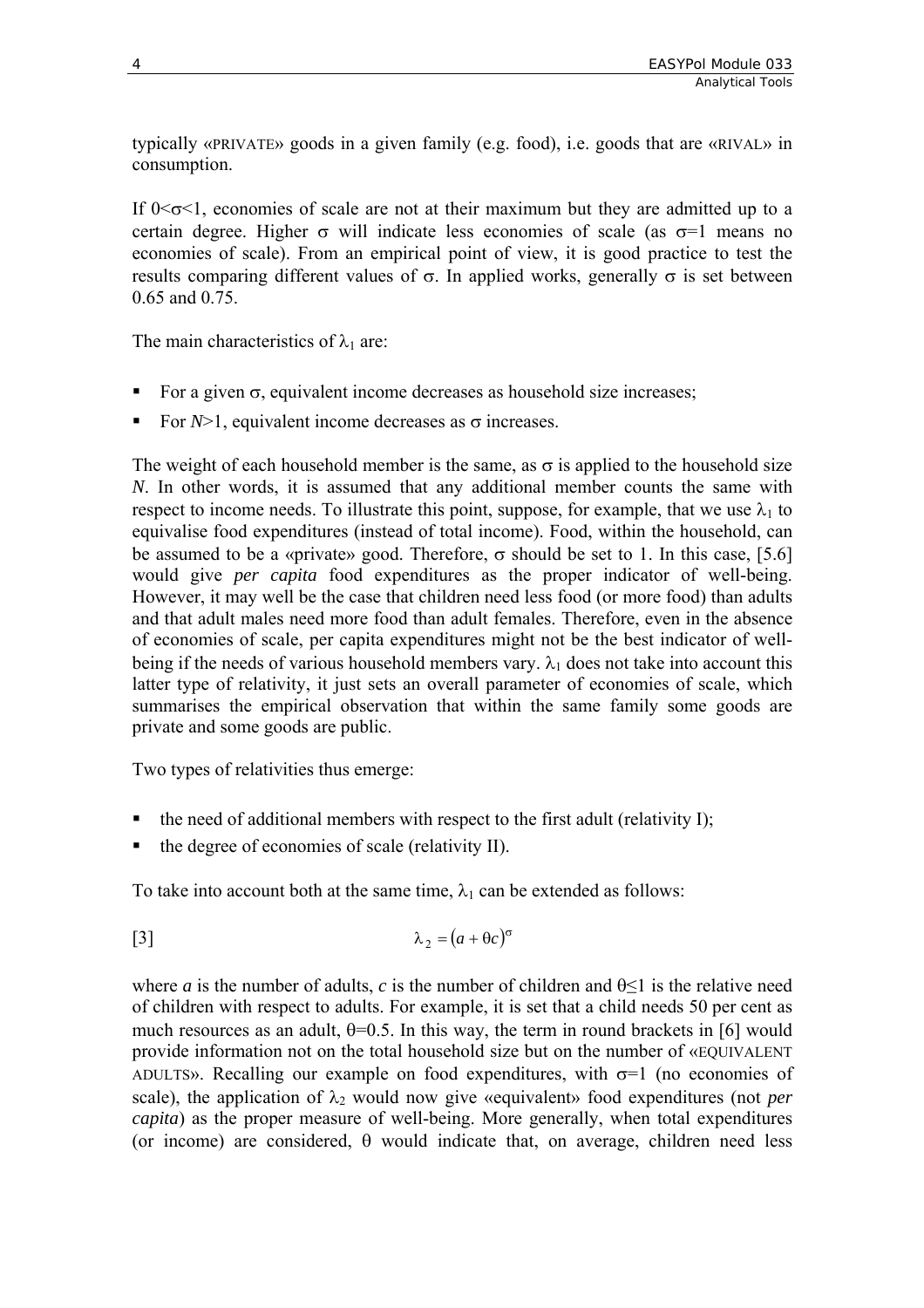$\overline{a}$ 

resources than adults, while  $\sigma$  would indicate the intensity of consumption sharing among household members.

The different role and meaning of relativity I and relativity II can be further appreciated by noting that when  $\sigma=0$  (full economies of scale),  $\lambda=1$ , whatever the value assigned to θ. This means that, when full economies of scale prevail, defining differential needs is meaningless, as all members consume the same amount of goods.

A further extension of [6] differentiates not only between children and adults but also between the first adult and any additional adult. Formally:

$$
\lambda_3 = (1 + \delta(a - 1) + \theta c)^{\sigma}
$$

where symbols have the usual meaning. In this case,  $\delta$ <1 gives information on the relative need of additional adults with respect to the first. For example, it might be the case that the needs of an adult female be lower that those of an adult male.

A very popular special case of [4] is the **OECD scale**. The OECD scale can be obtained by setting:  $\sigma=1$ ; δ=0.7; θ=0.5. A modified version of the OECD scale sets δ=0.5 and θ=0.3. Based on our previous discussion, the OECD scale does not allow an explicit role for economies of scale, rather it measures the relative needs of household members with respect to the first adult.<sup>6</sup> Therefore, if the OECD scale were used to equivalise food expenditures or heating expenditures within a given household, it could not fully take into account that food is a «private» good, while heating is a «public» good, for which, as already observed, the specification of differential needs has less meaning.

At this stage, it should be clear that if all goods were purely «private» there would not be economies of scale in consumption; in this case the equivalence scale should reflect only the differential needs of the various household members with respect to those goods. If all goods were purely «public», there would not be any differential need among household members. For example, if heating is supposed to be a pure public good within the household, it does not make sense to say that a child needs 1.5 as much heating as the first adult.

The formal representation in [4] clearly reveals this feature. When  $\sigma$ =0 (full economies of scale) equivalent expenditure is equal to total expenditures whatever the coefficients assigned to additional adults and children. Assigning these coefficients therefore makes sense only if goods are purely private or not purely public within the household, i.e. when  $\sigma$ >0.

<span id="page-8-0"></span><sup>&</sup>lt;sup>6</sup> It may be the case, however, that the values of the coefficients are set by embodying in them the existence of economies of scale in consumption. With this hypothesis, the OECD scale would not distinguish between economies of scale and household members relative needs.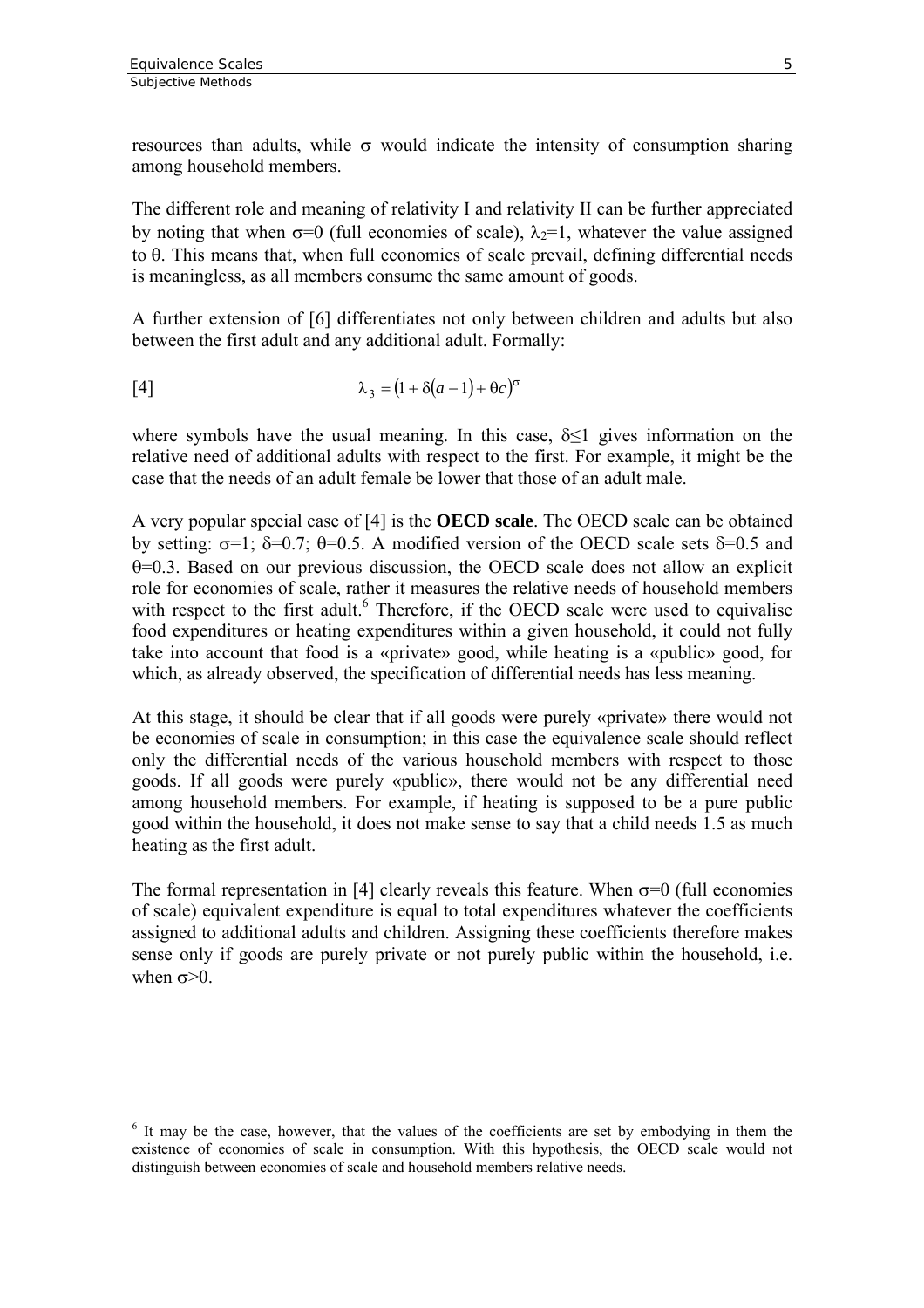#### <span id="page-9-0"></span>**3.2 Subjective methods: Individual responses to questionnaires**

Equivalence scales may be constructed on the basis of direct interviews on what it is considered, by a given individual, to be the proper cost of expanding his/her family size. This approach could be implemented by asking for example «by how much should your income increase to be at least as well off as in the present status, if you add a child to your household?». The answer, which is generally given in monetary terms, would reflect the additional cost of having that particular demographic event. The advantage of this approach is to generate direct information, that the analyst can use in constructing equivalence scales, depending on the *specific social and economic context*. Parametric equivalence scales above analysed lacks in this link with the specific context, as these latter scales are often applied in very different contexts. There, either relative needs or economies of scale, may be very different from the original reasons motivating the choice of coefficients and the scale relativity parameter<sup>7</sup>.

This advantage, however, is balanced by at least three shortcomings:

- The first is that the equivalence scale is based on what people *believe* what is the minimum cost to achieve a given level of well-being after including either an additional adult or child to the household. Different answers might not be comparable if households have different perceptions of well-being. A better alternative might be that of specifying economic conditions by, say, «bad», «good», «very good», even though different households may also have different perceptions of these $8$ [.](#page-9-2)
- The second is that the answer (and therefore the equivalence scale) may depend on the position of the individual in the income distribution. Richer people tend to overstate the «true» cost, while poor people are likely to reveal a smaller cost. In this sense, unlike PES, equivalence scales inferred from questionnaires are not independent of level of income. This may or may not be a desirable feature, but it is something to take into account when using interviews.
- Thirdly, to represent the specific social and economic context, questionnaires must be designed with appropriate sampling procedures that are just as sophisticated as those used for either national or farm surveys. This procedure may encounter many problems and it may be very time consuming if the aim is only to estimate equivalence scales.

For these reasons, estimation by questionnaires does not generally gain much consensus. Empirical studies using this approach are not very many.

 $\overline{a}$ 

<span id="page-9-1"></span> $<sup>7</sup>$  In applied works, for example, OECD scale is often applied to both developed and developing countries,</sup> yet relative needs and economies of scale might be very different in the two cases.

<span id="page-9-2"></span><sup>&</sup>lt;sup>8</sup> Questionnaire have been used by Danziger *et al.*, 1984. A case where the set of economic conditions has been specified is van Praag *et al*., 1982.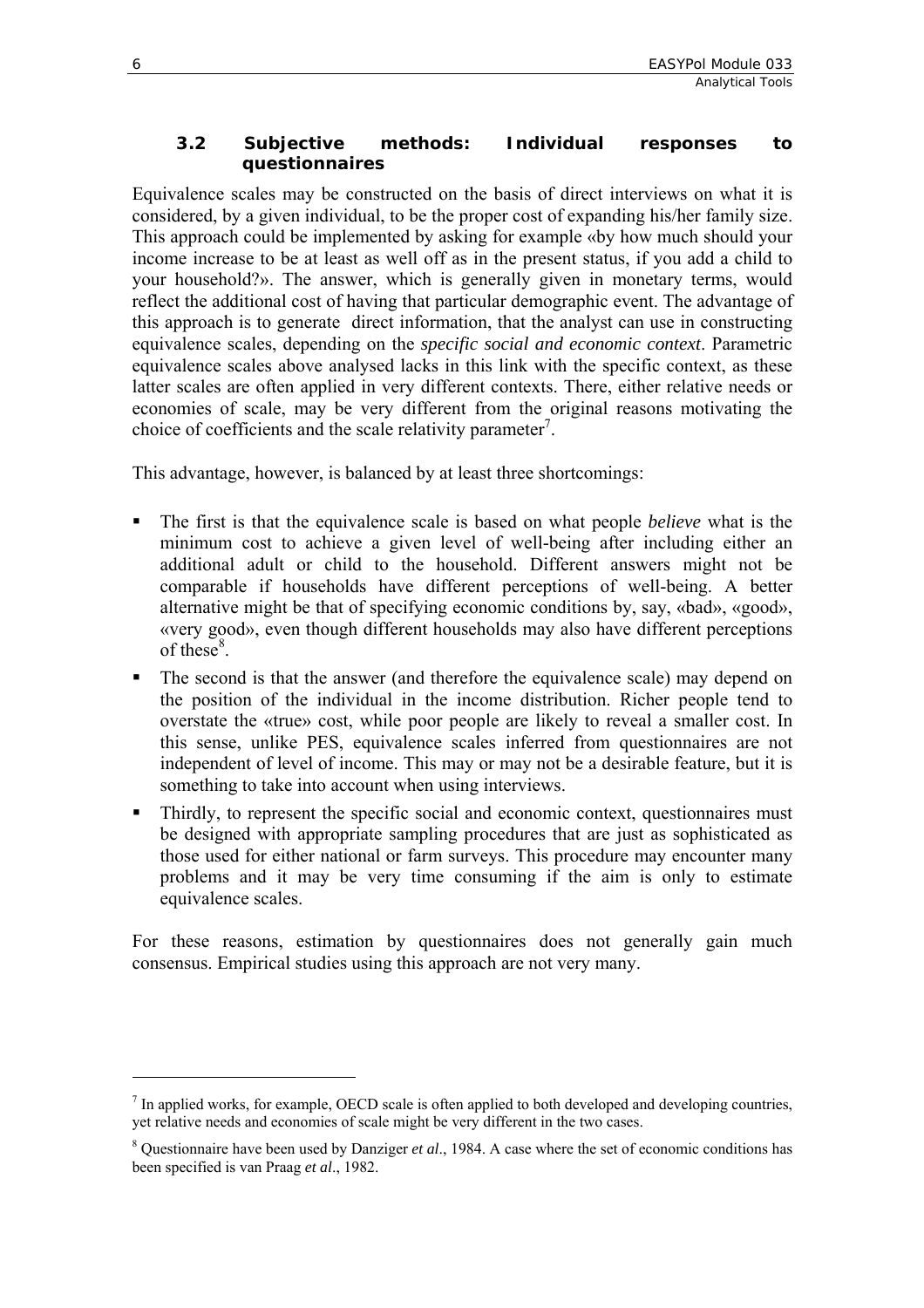# **3.3 Subjective methods – Income-based methods**

<span id="page-10-0"></span>Equivalence scales may also be calculated using information on the cost of the minimum consumption basket for both adults and children. This method is basically organised along the following lines:

- Determining the nutritional requirement of each household member. This may also be a food security standard.
- Converting nutritional requirements or food security levels into monetary levels.
- Comparing monetary levels among households of different sizes and/or composition to infer the additional cost of socio-demographic characteristics, i.e. the equivalence scale.

This method of calculating equivalence scales shares the same advantage of the questionnaire methods, i.e. that of being based on the specific social and economic context where equivalence scales will be applied. The most important shortcomings are:

- There might be a mismatch between the estimated nutritional requirements and the actual consumption of food because of, say, different tastes on the composition of the commodity basket.
- Equivalence scales based on nutritional requirements rule out economies of scale by definition, as they only take into account nutritional differences among household members with respect to good (food) which is «private» within the household.
- As this method of calculating the equivalence scale is based on the determination of «subsistence» levels, there is no guarantee that the same scale would prevail at higher levels of well-being.

By saying that to feed a child his/her minimum nutritional requirements takes 40 per cent of the amount it needs to feed an adult, does not say anything about the relative needs for other commodities. Using these scales to convert total expenditures into equivalent expenditures may therefore leave out of the analysis important information.

As in the case of questionnaire methods, empirical studies using nutritional requirements are not very many.

# **4 A STEP-BY-STEP PROCEDURE TO BUILD EQUIVALENCE SCALES BY SUBJECTIVE METHODS**

#### **4.1 A step-by-step procedure for parametric equivalence scales**

Figure 2, below, illustrates a step-by-step procedure to calculate the parametric equivalence scale. **Step 1** requires that we define the relative need of some demographic characteristics with respect to a given benchmark (relativity I). For example, we may be required to define the relative need of children with respect to adults. **Step 2** requires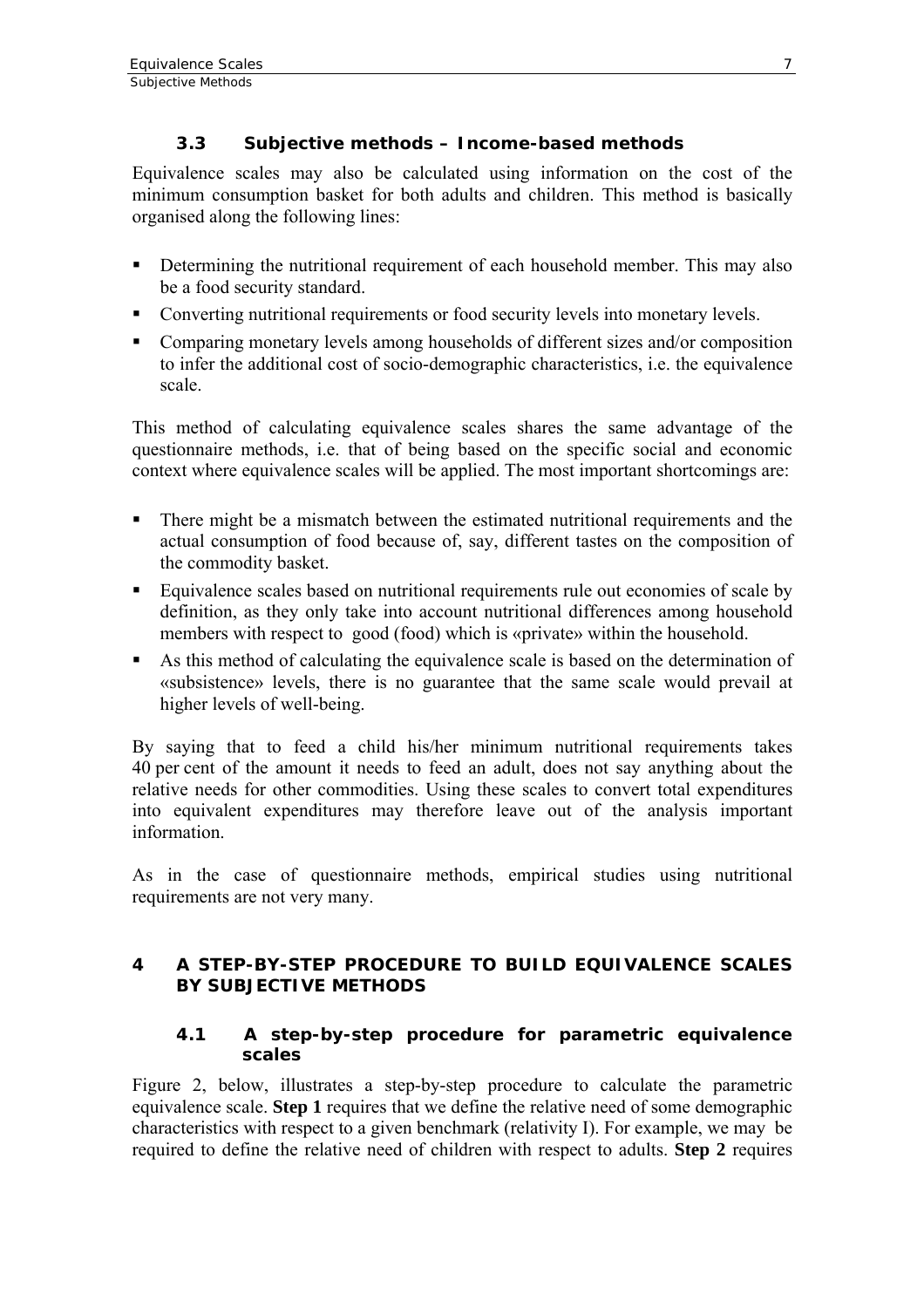<span id="page-11-0"></span>that we define the presence of the scale relativity parameter, measuring the intensity of economies of scale in consumption (relativity II). Once these two elements have been set, **Step 3** requires that we combine them in a functional form, like equations [4], [6] or [7] in the text. It is worth recalling that in the simplest form, the equivalence scale does not need to embody both elements (relativity I and relativity II).

**Figure 2 - A step-by-step procedure to build parametric equivalence scales** 



# **4.2 A step-by-step procedure for equivalence scales from questionnaire**

This procedure is very simple, as we only have to take information of the additional burden caused by additional household members directly from them. The most difficult task of this direct method, therefore, is not to calculate the equivalence scale, but to correctly implement a set of interviews to get meaningful answers on additional economic costs. Therefore, there is no specific step-by-step procedure, as the equivalence scale is taken to be the subjective revealed evaluation of the cost by interviewees.

# **4.3 A step-by-step procedure for income-based methods**

Figure 3, below, illustrates the basic procedure to calculate income-based equivalence scales. In this case, the starting point is represented by the definition of a nutritional requirement for each household member (**Step 1**). Different members may have different requirements. In order to make them comparable, it is necessary to convert these requirements into monetary levels, e.g. by pricing the goods belonging to the nutritional requirement (**Step 2**). The procedure is analogous to that used for pricing absolute poverty lines based on food requirements<sup>9</sup>. Monetary levels are then fully

<span id="page-11-1"></span> $\overline{a}$ <sup>9</sup> See EASYPol Module 004: <u>[Impacts of Policies on Poverty: The Definition of](http://www.fao.org/docs/up/easypol/312/povanlys_defpov_004EN.pdf) Poverty</u>.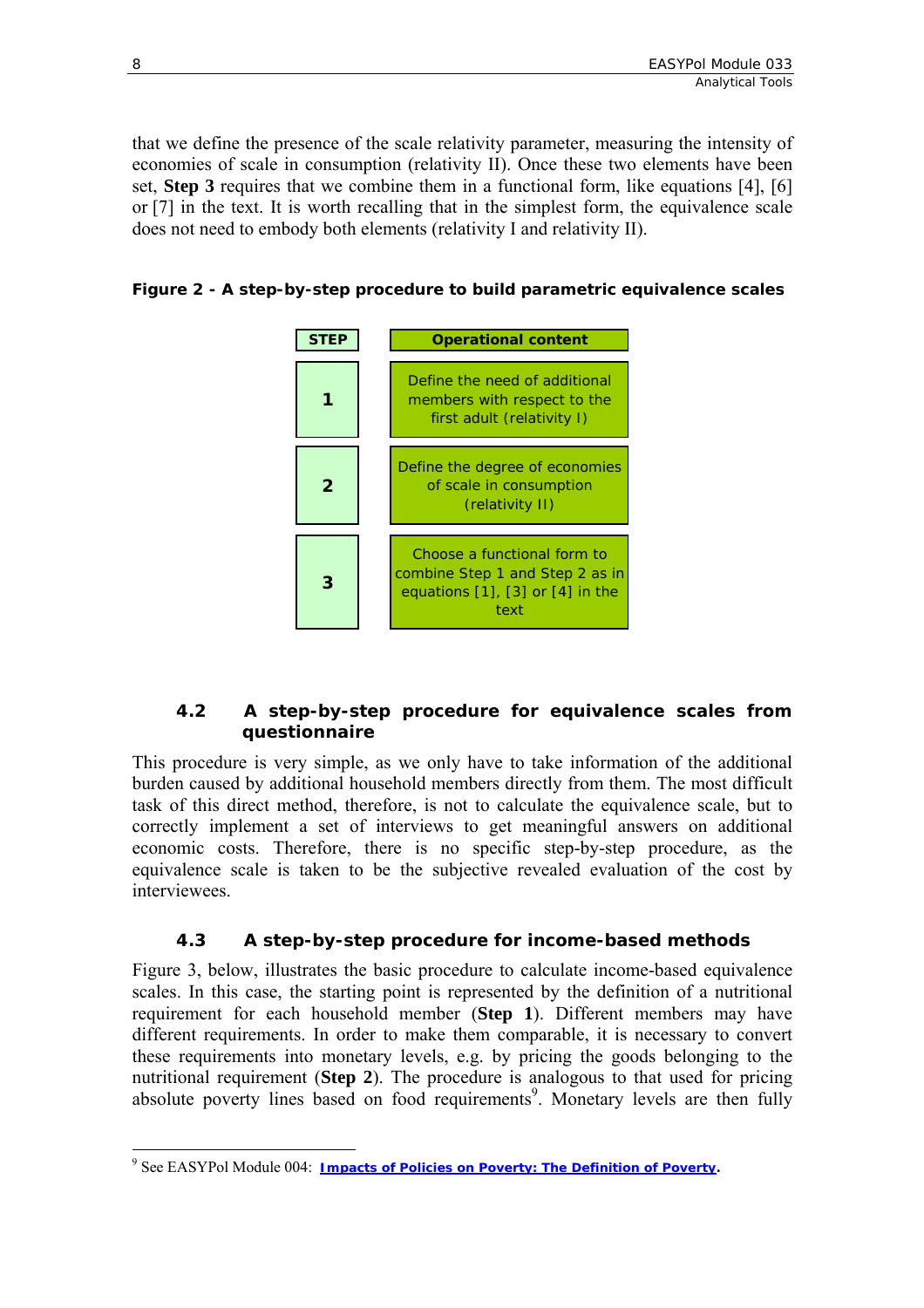<span id="page-12-0"></span>comparable. The difference between these levels among households of different size/composition gives an estimation of the equivalence scale (**Step 3**).

#### **Figure 3 - A step-by-step procedure for income-based equivalence scales**



#### **5 NUMERICAL EXAMPLES FOR EQUIVALENCE SCALES**

#### **5.1 An example for parametric equivalence scales**

Table 1, below, reports an example of how to calculate a parametric equivalence scale. The example is built by considering a household with two spouses and three children. **Step 1** defines the relative need of both the second adult and of each child with regard to the first adult. Given a coefficient of 1 for the first adult, it is assumed that the second adult is worth 0.7, while each child is worth 0.5.

| STEP <sub>1</sub>                                                                            |     | STEP <sub>2</sub>                                         | STEP <sub>3</sub>                                 |                    |
|----------------------------------------------------------------------------------------------|-----|-----------------------------------------------------------|---------------------------------------------------|--------------------|
| Define the need of the second adult and of<br>three children with respect to the first adult |     | Define the degree of economies of<br>scale in consumption | Define equivalence scale<br>$(e.g.$ using $[7]$ ) |                    |
| Coefficients for two adults:                                                                 |     | Coefficient:                                              |                                                   | Equivalence scale: |
| - first adult                                                                                |     | S                                                         | 0.5                                               | 1.789              |
| - second adult d                                                                             | 0.7 |                                                           |                                                   |                    |
| Coefficients for adults: (g)                                                                 |     |                                                           |                                                   |                    |
| - first child                                                                                | 0.5 |                                                           |                                                   |                    |
| - second child                                                                               | 0.5 |                                                           |                                                   |                    |
| - third child                                                                                | 0.5 |                                                           |                                                   |                    |

**Table 1 - An example for parametric equivalence scales** 

**Step 2**, instead, requires that we define the degree of economies of scale in consumption, which is assumed to be 0.5. **Step 3** calculates the equivalence scale according to formula [7] in the text, giving a result of 1.789. How do we interpret this number? This number is the deflator to apply to the nominal income of the household in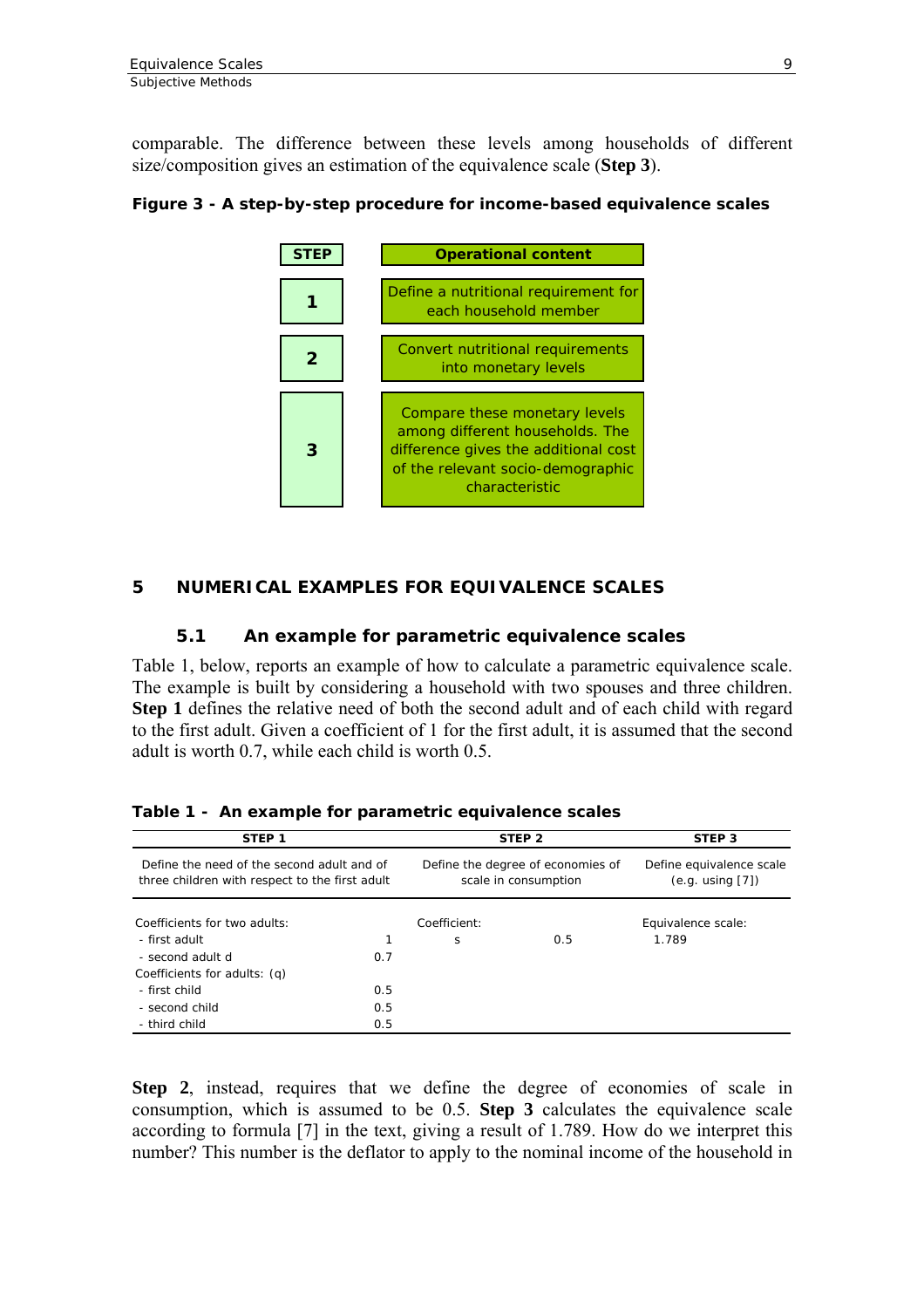<span id="page-13-0"></span>order to assure comparability with a single-person household. For example, suppose that the nominal income of a single-person household is 1000 currency units and that the same nominal income is gained by a household with two adults and three children. In the above example, the single-person household is the benchmark. Therefore, its nominal income of 1000 currency units is also its real income. In the case of the household with children, the nominal income of 1000 must be deflated by the equivalence scale in order to have a comparable real income (1000/1.789). This operation gives rise to a value of about 559. This means that, in terms of well-being, the single-person household is about twice as much better off than the household with two adults and three children, even though their nominal income is the same.

It is worth considering that the distance between equivalised incomes may change if the coefficients are changed. This is typical of a subjective parametric equivalence scales. Therefore, they must be handled with caution in applied works. It is good practice to apply different parametric equivalence scales in order to test whether results change significantly.

#### **5.2 An example for income based methods**

Table 2, below, reports the example for an income-based equivalence scale. **Step 1** requires first to calculate the nutritional requirement for each household member. In our example, this is simply assumed to be 1,500 kcalories for adults and 1,800 kcalories for children. **Step 2** converts these nutritional requirements into monetary values. The procedure is not explicit in the example, but the most common way may be to price the basket of goods forming the nutritional requirement.

#### **Table 2 - An example for income-based equivalence scales**

| STEP <sub>1</sub>                                                                              | STEP <sub>2</sub><br>Convert nutritional<br>requirements into<br>monetary levels |      | STEP <sub>3</sub><br>Consider a household with two<br>adults and no child |          | STEP <sub>3</sub><br>Consider a household with two<br>adults and one child |               |
|------------------------------------------------------------------------------------------------|----------------------------------------------------------------------------------|------|---------------------------------------------------------------------------|----------|----------------------------------------------------------------------------|---------------|
| Define the nutritional requirement for each<br>household member (e.g. in terms of<br>calories) |                                                                                  |      |                                                                           |          |                                                                            |               |
| Nutritional requirement for adults (kc $\# \# \#$                                              | Fach adult                                                                       | #### | Total number of adults                                                    |          | Total number of adult:                                                     | $\mathcal{P}$ |
| Nutritional requirement for children (<br>###                                                  | Fach children                                                                    | #### | Total number of childr                                                    | $\Omega$ | Total number of childr                                                     |               |
|                                                                                                |                                                                                  |      | Value:                                                                    | 20,000   | Value:                                                                     | ####          |
|                                                                                                |                                                                                  |      |                                                                           |          |                                                                            |               |
|                                                                                                |                                                                                  |      |                                                                           |          | Equivalence scale                                                          | 1.60          |

For the sole purpose of working out the example, each adult has a monetary value of 10,000 currency units and each child has a monetary value of 12,000 currency units. Now, in **Step 3**, consider two households: the first with two adults and no children, the second with two adults and one child. The monetary value corresponding to the nutritional requirement of the first household is equal to 20,000 (10,000 times two adults). The same value corresponding to the nutritional requirement of the second household is equal to 32,000 (10,000 times two adults plus 12,000 times one child). Taking the ratio between the two (32,000/20,000) gives 1.6. This means that an additional child needs 60 per cent more income than the no-child case. Therefore, if the two households had the same nominal income of 50,000 currency units, in terms of well-being, the household with one child would be worse off with an equivalised income of 31,250 (50,000/1.6).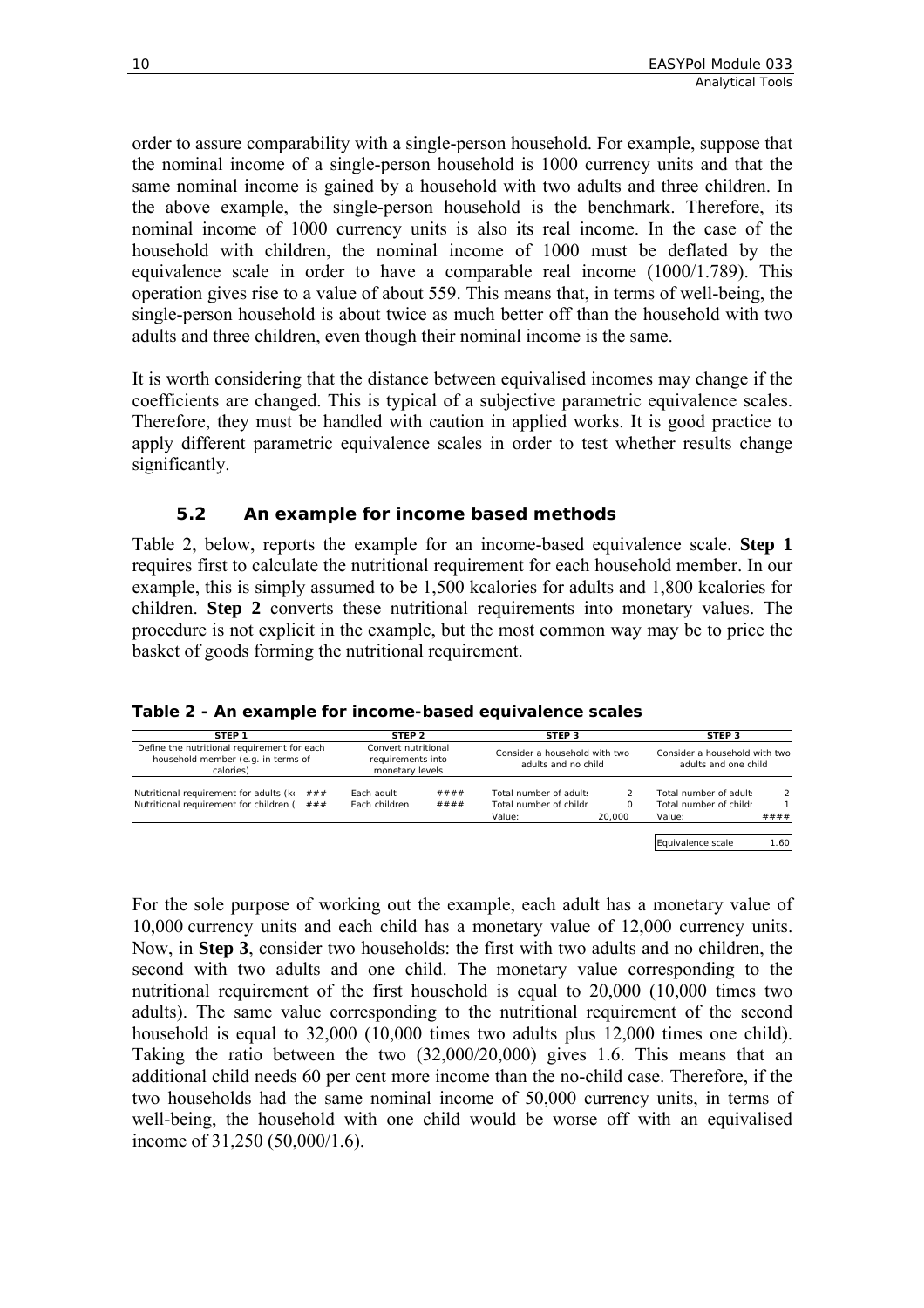# <span id="page-14-0"></span>**6 CONCLUSIONS**

This module llustrates how to perform a calculation of subjective equivalence scales. In particular, it has focused on parametric equivalence scales, distinguishing two types of relativities. The first is the need of additional members in a household; the second is concerned with the degrees of economies of scale in consumption. This module gives the analyst the possibility to properly perform either an inequality or poverty analysis when the relevant unit of analysis is the household and not the individual.

# **7 READERS' NOTES**

# **7.1 Time requirements**

The delivery of this module to an audience already familiar with the concept of income distribution and with the general issues of equivalence scales may take about two hours.

# **7.2 Frequently asked questions**

- $\checkmark$  What are parametric equivalence scales? A parametric equivalence scale is an equivalence scale in which the analyst makes a choice on the amount of needs required by additional members or on the proper degree of economies of scale in consumption.
- $\checkmark$  If I change parameters do I also change the value of equivalence scales? This is a shortcoming of the approach. Changing parameters of the equivalence scale changes the equivalence scale itself. In turn, it may change inequality and poverty outcomes. It is strongly recommended, in empirical works, to perform the analysis with different equivalence scales or with methods that are robust to the choice of equivalence scale.

# **7.3 Complementary capacity building materials**

EASYPol Module 032: *[Equivalence Scales: General Aspects](http://www.fao.org/docs/up/easypol/325/equiv_scales_general_032EN.pdf)* is strongly recommended.

# **8 REFERENCES AND FURTHER READINGS**

- Atkinson A. B., L. Rainwater, T. M. Smeeding, 1995. «Income Distribution in the OECD Countries: The Evidence from the Luxembourg Income Study, *Social Policy Studies*, **18**, OECD, Paris, France.
- Buhmann B., L. Rainwater, G. Schmaus, T. M. Smeeding, 1988. Equivalence Scales, Well-being, Inequality and Poverty, *Review of Income and Wealth*, **34**,
- Coulter F., F. Cowell, S. Jenkins, 1992. Equivalence Scale Relativities and the Extent of Inequality and Poverty, *Economic Journal*, **102**, pp. 1067-1082.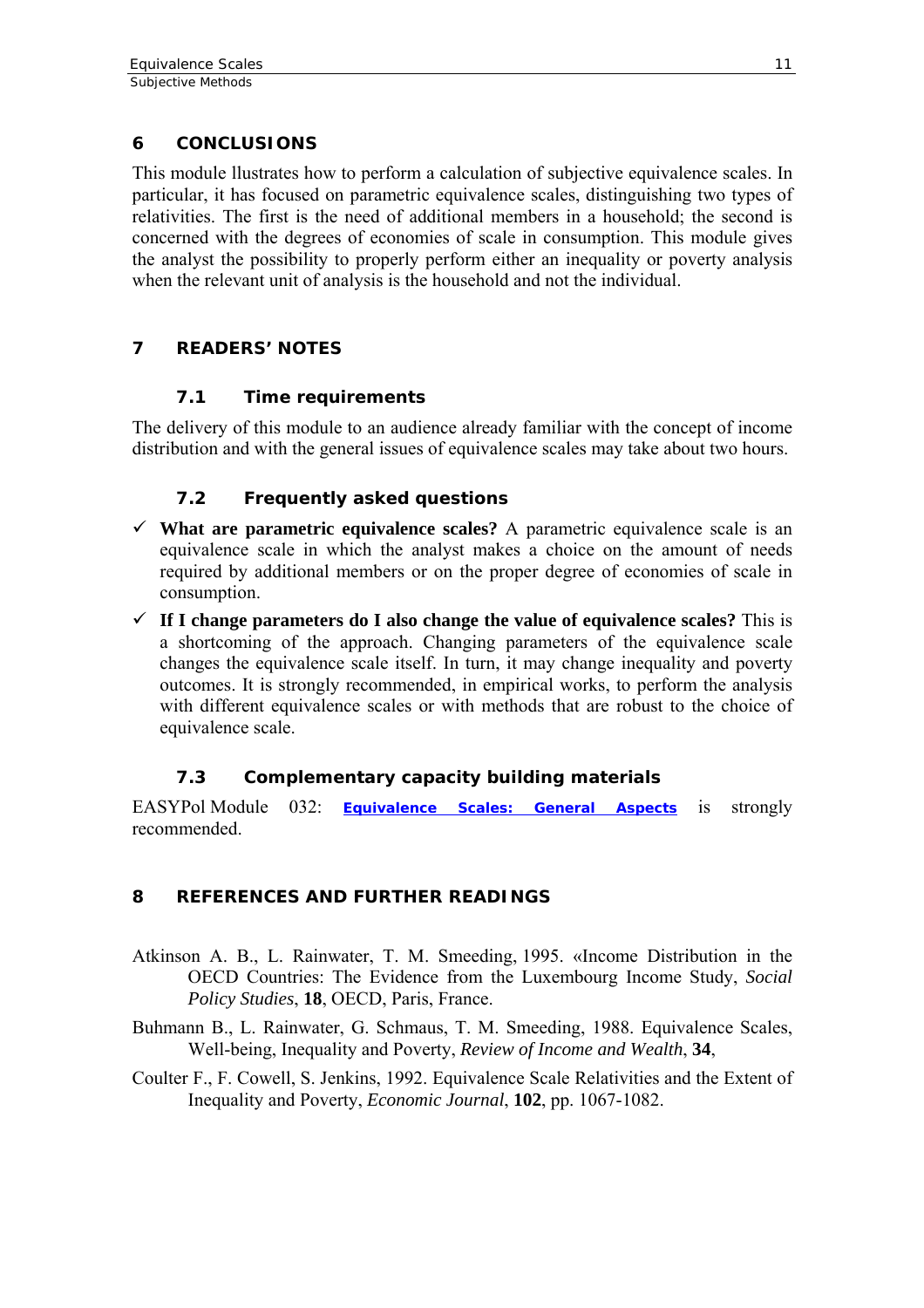- Danziger S., van der Gaag J., Taussig M., Smolensky E., 1984. The Direct Measurement of Welfare Levels: How Much Does It Cost to Make Ends Meet?, *Review of Economics and Statistics*, **46**, pp. 500-505.
- Van Praag B., Hagenaars A., van Weerden H., 1982. Poverty in Europe, *Review of Income and Wealth*, **28**, pp. 345-359.